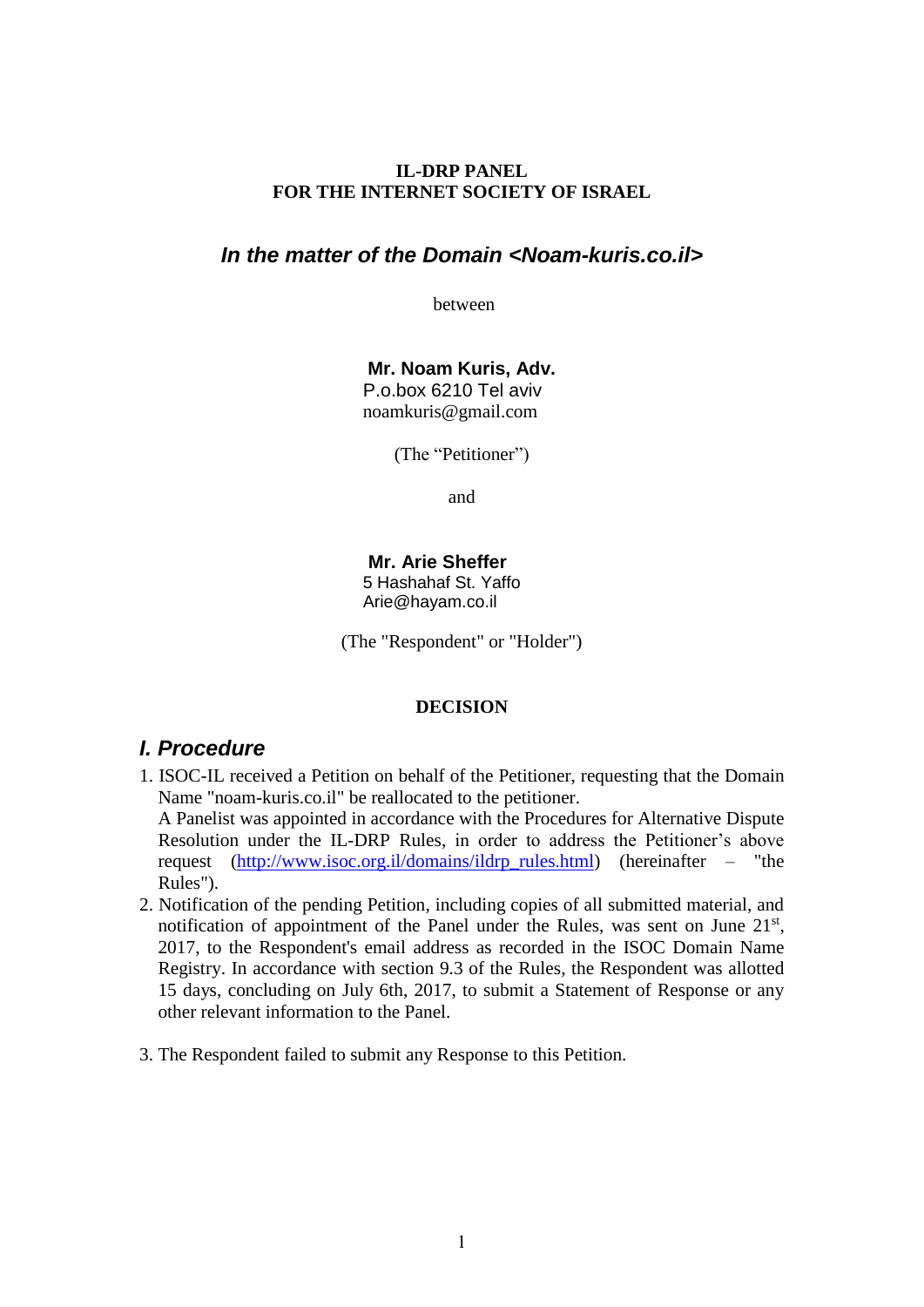# *II. Factual Background*

- 1. The Petitioner is an Attorney, with registered Trademark of his name, and since 2004 is the owner of the law firm Noam Kuris in Israel.
- 2. The Respondent registered the Disputed Domain on Jan. 10th, 2016.

# *III. The Parties' Claims*

## **A. The Petitioner**

- 1. The Petitioner is an Attorney by the name of Noam Kuris.
- 2. The petitioner owns a Trademark under the same name, and claims to be known under this name and to operate several businesses under it.
- 3. The Petitioner states that between himself and the Respondent, several mutual anti-defamation cases have ensued in court, but none pertained to the Disputed Domain herein.
- 4. The Petitioner claims that there have been several other occasions under which the Holder has wrongly used the Petitioner's Name, in attempt to abuse and defame the Petitioner, and the Petitioner had these publications removed by third parties.
- 5. The Petitioner claims that the Respondent holds the Disputed Domain only to disrupt and interfere with the Petitioner's business and to defame his name, and in accordance with section 4.1.b of the rules, these are sufficient grounds for transferring the Domain to the Petitioner.

## **B. The Respondent**

The Respondent failed to submit any Response to the Petition.

# *IV. Discussion*

- 1. The IL-DRP is an alternative dispute resolution procedure intended to provide expedited resolution to disputes regarding the allocation of Domain Names, in accordance with the [Rules for Allocation of Domain Names under the .IL](http://www.isoc.org.il/domains/il-domain-rules.html) country code. By registering a Domain, any Holder agrees to abide by these Rules.
- 2. In order for a case to be brought before an Il-DRP Panel, the Petitioner must show prima facie indications that certain grounds exist.
- 3. Let it be noted that without Response on behalf of the Respondent, the Panel will accept the claims stated by the Petitioner, and will proceed to review whether the information present is in itself sufficient to establish grounds for re-allocation of the Disputed Domain, based on the aforementioned Rules.
- 4. Therefore we will proceed to review existence of the grounds for the request, as follows: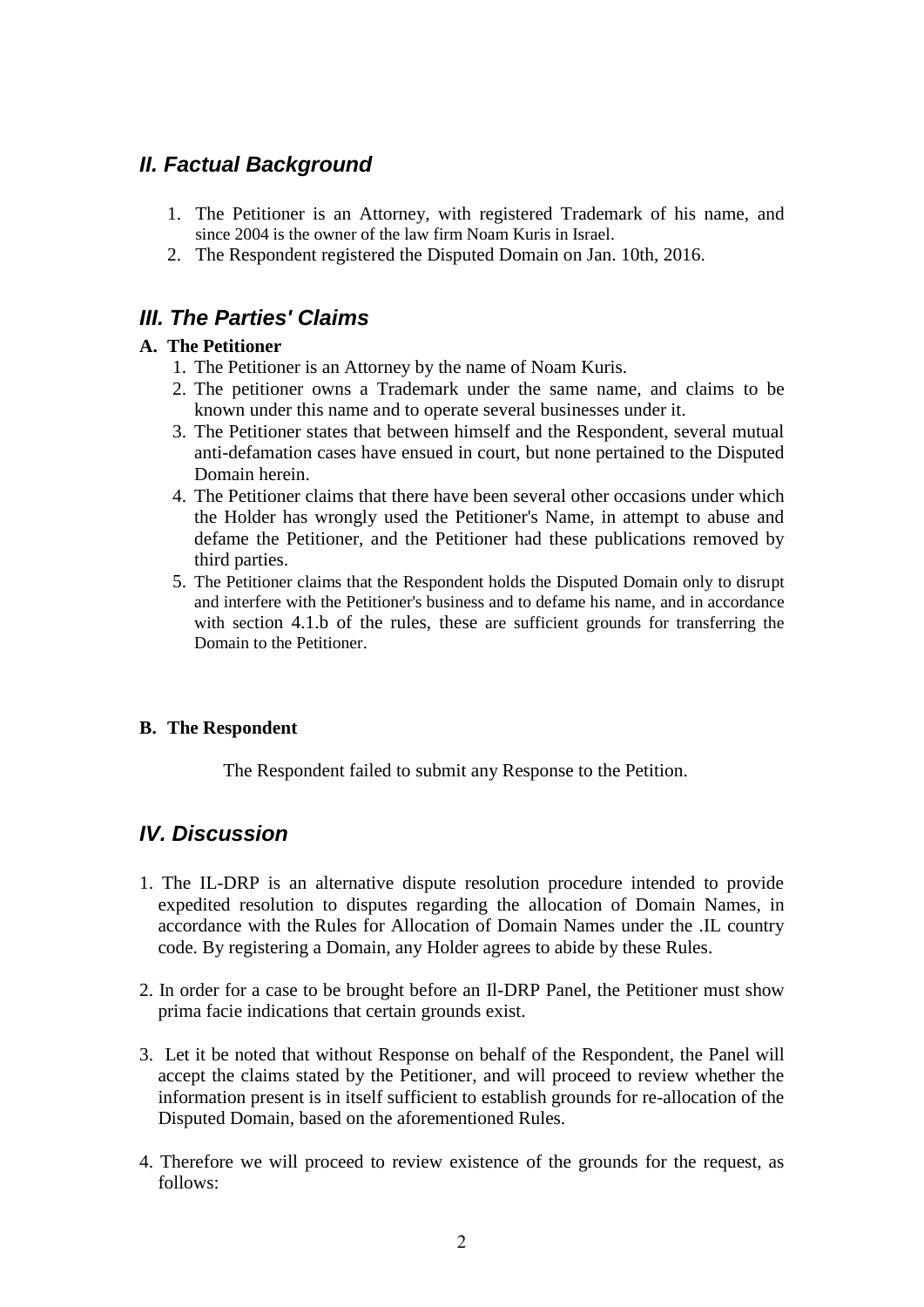According to section 3 of the IL-DRP Rules, Disputes regarding allocation of a Domain Name by a Holder may be brought by a third party on the following grounds:

3.1. the Domain Name is the same or confusingly similar to a trademark, trade name, registered company name or legal entity registration ("Name") of the complainant; and

3.2. the Complainant has rights in the Name; and

3.3. the Holder has no rights in the Name; and

3.4. the application for allocation of the Domain Name was made or the Domain Name was used in bad faith.

4. Each of the claims above needs to be established by Petitioner. In the following discussion we will address each claim, based mostly on the materials of the Petition and any other material available to the Panel.

#### **a. Name is Same or Confusingly Similar**

The requirement in the Rules is that "the Domain Name is the same or confusingly similar to a trademark, trade name, registered company name or legal entity registration ("Name") of the complainant".

The Disputed Domain consists of the term "noam-kuris" and of the suffix "co.il".

It has been previously ruled that the suffix "co.il" is to be disregarded for the purpose of determining similarity of a Domain to a Registered Mark, since it is a common suffix indicating that the domain is registered as a commercial Israeli website (see for example ISOC Il-DRP case in the matter of <Crayola.co.il>).

The term "noam-kuris" consists exactly of the First and Last names of the Petitioner.

In addition, the Petitioner has a Registered Trademark of the exact same name in Hebrew.

Thus, the Panel finds that the Domain is the same as the Personal Name and Trademark held by the Petitioner, and therefore the first requirement under the rules, is fulfilled.

#### **b. Complainant has Rights in Name**

- 1. The Petitioner's is a private person whose name is identical to the Disputed Domain.
- 2. His connections to the Disputed Name are as follows:
	- It is identical to his First and Last private name
	- He claims to be the only person in the world under this name
	- He runs a law firm by the name Noam Kuris.
	- He has a Registered Trademark registration in Hebrew of his Name, classified under Legal Services. The application for this Trademark was filed in 2014 prior to the Domain registration.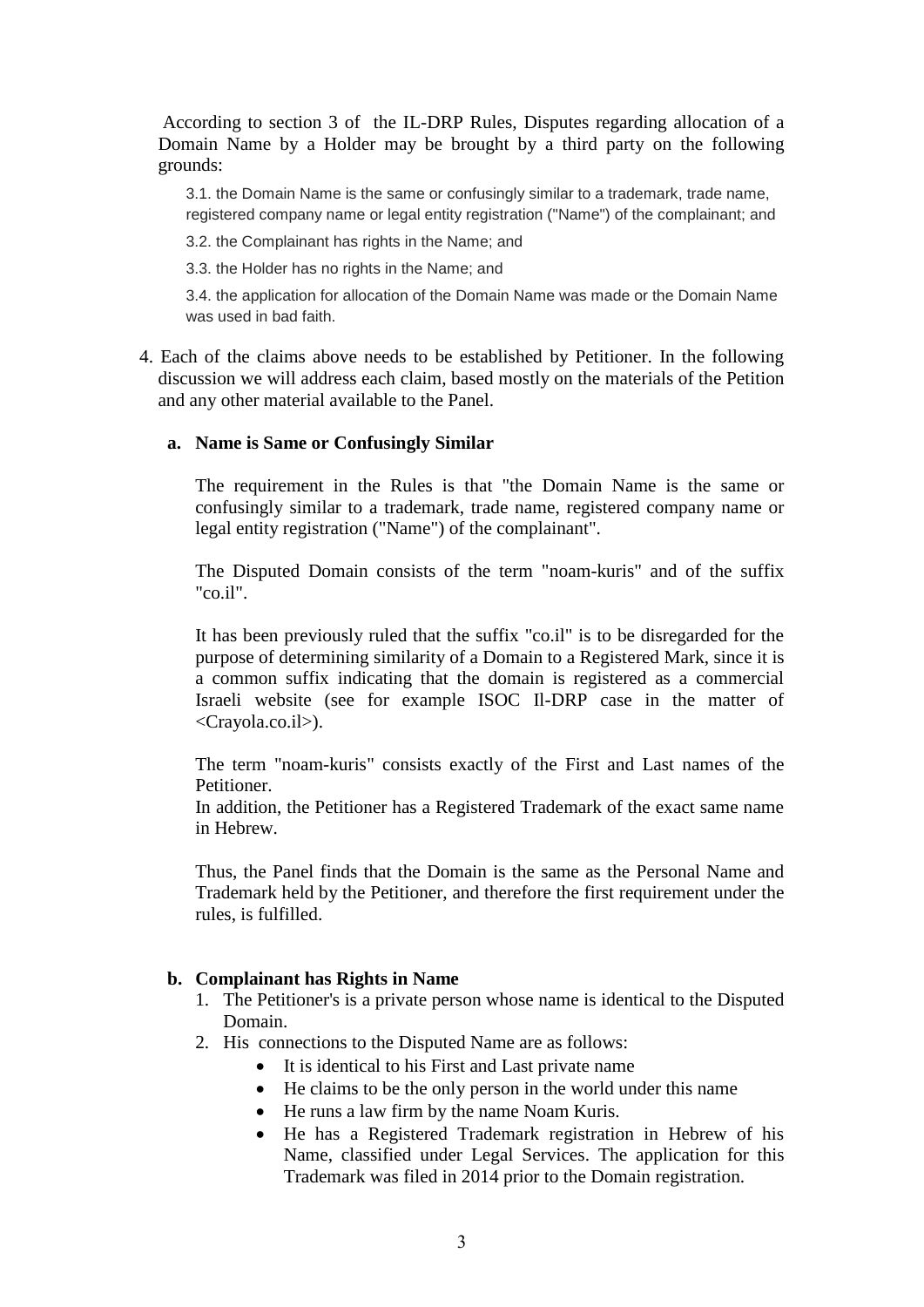- He claims to be known by his Name for publishing academic articles and journals in Israel and internationally.
- 3. These are sufficient to establish the petitioner's rights in the name.
- 4. 'From all of the above it is evident that the Petitioner has established a Prima Facie claim to rights in the Disputed Domain. The Respondent has not provided a Letter of Response, and therefore these claims remain uncontended.

### **c. Respondent has no Rights in Name**

The Respondent, Mr. Arie Sheffer, has no prima facie connection to the Disputed Domain.

Based on the interchange of communication between the Parties, including emails and mutual public arguments, it is evident that there is an ongoing dispute between them. This is also supported by public information<sup>1</sup>.

A question may arise as to whether the Holder has a right to the Name for the sole purpose of publishing criticism and complaints about the Petitioner.

As mentioned in the *Overview of WIPO Panel Views on Selected UDRP Questions*, panels tend to find that allowing Domain Registration in such circumstance may create an impermissible risk of user confusion through impersonation, and should not be accepted. (see WIPO Jurisprudential Overview 3.0")

Since no Response was submitted by the Respondent, no such claim was made, and there is no indication of any Rights to the name by the Respondent.

Therefore, in light of all the above, the Panel finds sufficient grounds to establish that the Holder currently has no rights in the name.

## **d. Registration or Holding in Bad Faith**

Section 3.4 requires that "the application for allocation of the Domain Name was made or the Domain Name was used in bad faith".

Section 4.1 provides several examples of circumstances which are a clear indication of bad faith.

Subsection 4.1d provides the following as an indication of Registration in Bad faith:

"The Holder has requested allocation of the domain name in order to prevent the owner of the trademark or service mark from reflecting the mark in a corresponding domain name, provided that there is evidence of having engaged in a pattern of such conduct; ".

In the case at hand, the Petitioner provided evidence of several instances in which the Holder forged the Petitioner's name and opened various pages and accounts under his name, such as blogs and Facebook pages. In these cases, the false pages were deleted by the site operators based on complaints of

1

<sup>&</sup>lt;sup>1</sup> For [e](http://www.news1.co.il/Archive/001-D-392476-00.html)xample <http://www.news1.co.il/Archive/001-D-392476-00.html>